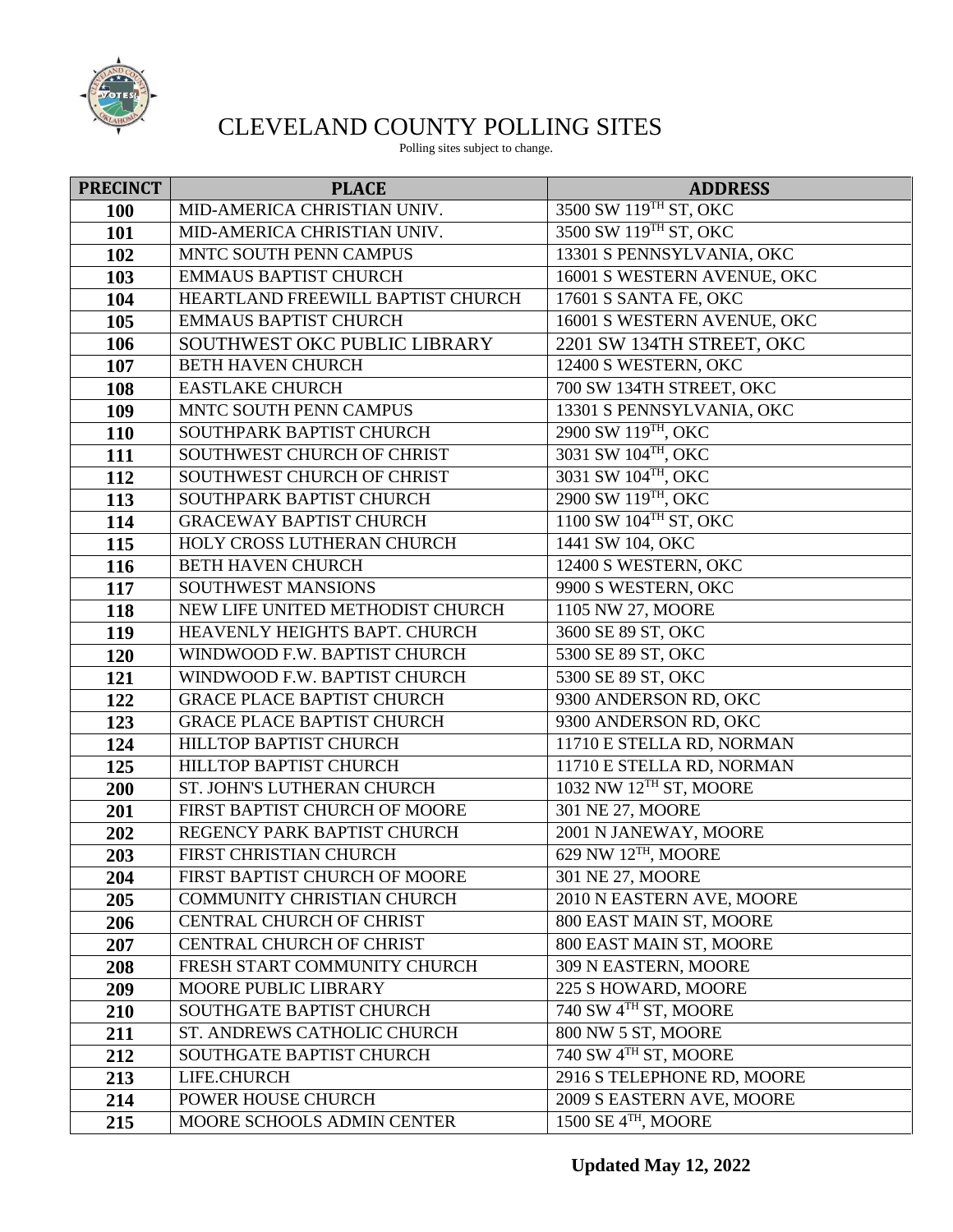

## CLEVELAND COUNTY POLLING SITES

Polling sites subject to change.

| 216 | HIGHLAND BAPTIST CHURCH             | 2425 SE 4TH ST, MOORE             |
|-----|-------------------------------------|-----------------------------------|
| 217 | SOUTHMOORE BAPTIST CHURCH           | 3801 S BROADWAY, MOORE            |
| 218 | <b>MNTC FRANKLIN RD</b>             | 4701 12TH AVE NW, NORMAN          |
| 300 | THE CROSS CHURCH                    | 3201 60TH AVE NW, NORMAN          |
| 301 | NORTH HAVEN CHURCH                  | 4600 36TH AVE NW, NORMAN          |
| 302 | NORTH HAVEN CHURCH                  | 4600 36TH AVE NW, NORMAN          |
| 303 | REDEEMER CHURCH                     | 3651 CASCADE BLVD, NORMAN         |
| 304 | PARADIGM BAPTIST CHURCH             | 4301 COUNTRY CLUB TERRACE, NORMAN |
| 305 | <b>NEW LIFE BIBLE CHURCH</b>        | 3308 BROCE CT, NORMAN             |
| 306 | <b>SOONER MALL</b>                  | 3301 W MAIN ST, NORMAN            |
| 307 | <b>SOONER MALL</b>                  | 3301 W MAIN ST, NORMAN            |
| 308 | NORMAN PUBLIC LIBRARY WEST          | 300 NORMAN CENTER CT, NORMAN      |
| 309 | ST MICHAEL'S EPISCOPAL CHURCH       | 1601 W IMHOFF RD, NORMAN          |
| 310 | UNIVERSITY LUTHERAN CHURCH          | 914 ELM, NORMAN                   |
| 311 | BETHEL BAPTIST CHURCH ANNEX         | 1132 McGEE DRIVE, NORMAN          |
| 312 | MEMORIAL PRESBYTERIAN CHURCH        | 601 24TH AVE SW, NORMAN           |
| 313 | ST. STEPHENS METHODIST CHURCH       | 1801 W BROOKS, NORMAN             |
| 314 | <b>CALVARY CHAPEL OF NORMAN</b>     | 1401 W BOYD ST, NORMAN            |
| 315 | BERRY ROAD BAPTIST CHURCH           | 500 N BERRY ROAD, NORMAN          |
| 316 | <b>SOONER STATION</b>               | 2803 24TH AVE NW, NORMAN          |
| 317 | LIFE SPRING CHURCH                  | 600 W TECUMSEH RD, NORMAN         |
| 318 | NORTHEAST BAPTIST CHURCH            | 905 E ROCK CREEK RD, NORMAN       |
| 319 | COMMUNITY CHURCH OF NAZARENE        | 1801 N PORTER, NORMAN             |
| 320 | CONCORD MISSION.BAPTIST CHURCH      | 1500 N STUBBEMAN, NORMAN          |
| 321 | GOODRICH MEM UNITED METHODIST       | 200 W HAYES, NORMAN               |
| 322 | ST. JOSEPH'S CATHOLIC CHURCH        | 421 EAST ACRES, NORMAN            |
| 323 | ST. JOHN'S EPISCOPAL CHURCH         | 235 W DUFFY, NORMAN               |
| 324 | ADMINISTRATION SERVICES CENTER      | 131 S FLOOD, NORMAN               |
| 325 | ALAMEDA CHURCH OF CHRIST            | 801 ALAMEDA ST, NORMAN            |
| 326 | SEVENTH DAY ADVENTIST CHURCH        | 1818 ALAMEDA STREET, NORMAN       |
| 327 | NORMAN 1ST AMERICAN METHODIST       | 1950 BEAUMONT DR, NORMAN          |
| 328 | CHRIST THE KING PRESBY. CHURCH      | 2373 CLASSEN BLVD, NORMAN         |
| 329 | <b>CROSS POINTE CHURCH</b>          | 2601 24TH AVE SE, NORMAN          |
| 330 | CHRIST THE KING PRESBY. CHURCH      | 2373 CLASSEN BLVD, NORMAN         |
| 331 | ST. THOMAS MORE UNIV. PARISH        | 100 E STINSON STREET, NORMAN      |
| 332 | UNIVERSITY LUTHERAN CHURCH          | 914 ELM, NORMAN                   |
| 333 | <b>COBBLESTONE CREEK CLUB HOUSE</b> | 1350 COBBLESTONE CRK DR, NORMAN   |
| 334 | <b>COBBLESTONE CREEK CLUB HOUSE</b> | 1350 COBBLESTONE CRK DR, NORMAN   |
| 335 | <b>COBBLESTONE CREEK CLUB HOUSE</b> | 1350 COBBLESTONE CRK DR, NORMAN   |
| 336 | <b>DISCOVER CHURCH</b>              | 1002 HAMILTON DRIVE, NOBLE        |
| 337 | <b>DISCOVER CHURCH</b>              | 1002 HAMILTON DRIVE, NOBLE        |
| 338 | FIRST ASSEMBLY OF GOD CHURCH        | 2500 E LINDSEY ST, NORMAN         |
| 339 | LAKESIDE CHURCH OF GOD              | 4400 ALAMEDA, NORMAN              |